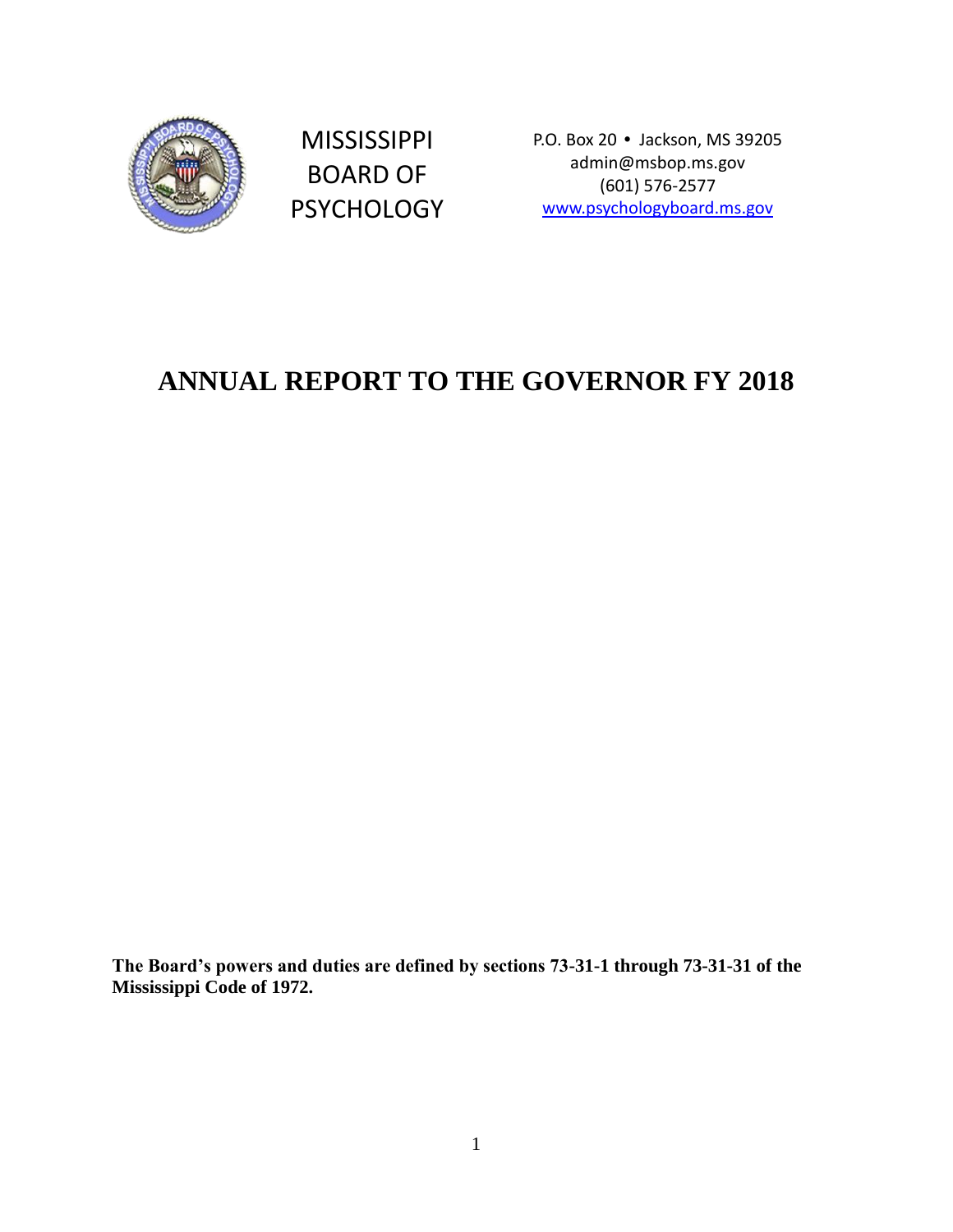### **Meetings**

Per MS Statute, the Mississippi Board of Psychology is required to meet at least four (4) times annually, once each quarter. Instead, the Board met thirteen (13) times during FY 2018. Per MS Statute, all meetings were held in accordance with the Mississippi Open Meeting Act and were open to the public. Reasonable notices of all meetings were made available to the public prior to all meetings. In addition, the Board is required to conduct Oral Examinations no less than twice a year. The Board conducted Oral Examinations nine (9) times, corresponding with scheduled meetings. Notices of Oral Examination administrations were made available to the public prior to all examinations.

### **Application for Licensure**

During FY18, twenty-six (26) individuals submitted a Request to Start Application Process and were entered into the national application management system (Psychology Licensure Universal System). Of those twenty-six (26) individuals, seventeen (17) chose to begin their application. No applications were withdrawn or retired due to inactivity. Currently, forty-one (41) applications are in process. Sixteen (16) individuals completed the application process and were licensed as psychologists in the state if Mississippi.

#### **Licensed Psychologists**

During FY18, the Mississippi Board of Psychology issued new permanent licenses to practice psychology in Mississippi to the following individuals:

| Daniel Andrew Barnes           | Madison            | MS        |
|--------------------------------|--------------------|-----------|
| Sarah R. Cunningham            | Jackson            | <b>MS</b> |
| Carey Bernini Dowling          | Oxford             | <b>MS</b> |
| <b>Emily Biemiller Fortney</b> | Columbus           | <b>MS</b> |
| Jessica Lauren Fugitt          | Jackson            | <b>MS</b> |
| Nathan ReShawn Harper          | Cordova            | <b>TN</b> |
| David Hector Howard            | Piedmont           | CA        |
| Sarah McCallum Irby            | Southaven          | <b>MS</b> |
| <b>Susan Marie Jones</b>       | Oxford             | <b>MS</b> |
| John Wharton McCoy             | Memphis            | TN        |
| Kristy DiSabatino McRaney      | Hattiesburg        | <b>MS</b> |
| Gina Manguno Mire              | <b>New Orleans</b> | LA        |
| Virginia Catherine Persinger   | <b>Brandon</b>     | MS        |
| Regan Michelle Slater          | Oxford             | <b>MS</b> |
| Meghan Anna Wall               | Wauwatosa          | WI        |
| Joy Zelikovsky                 | Hamden             | CT        |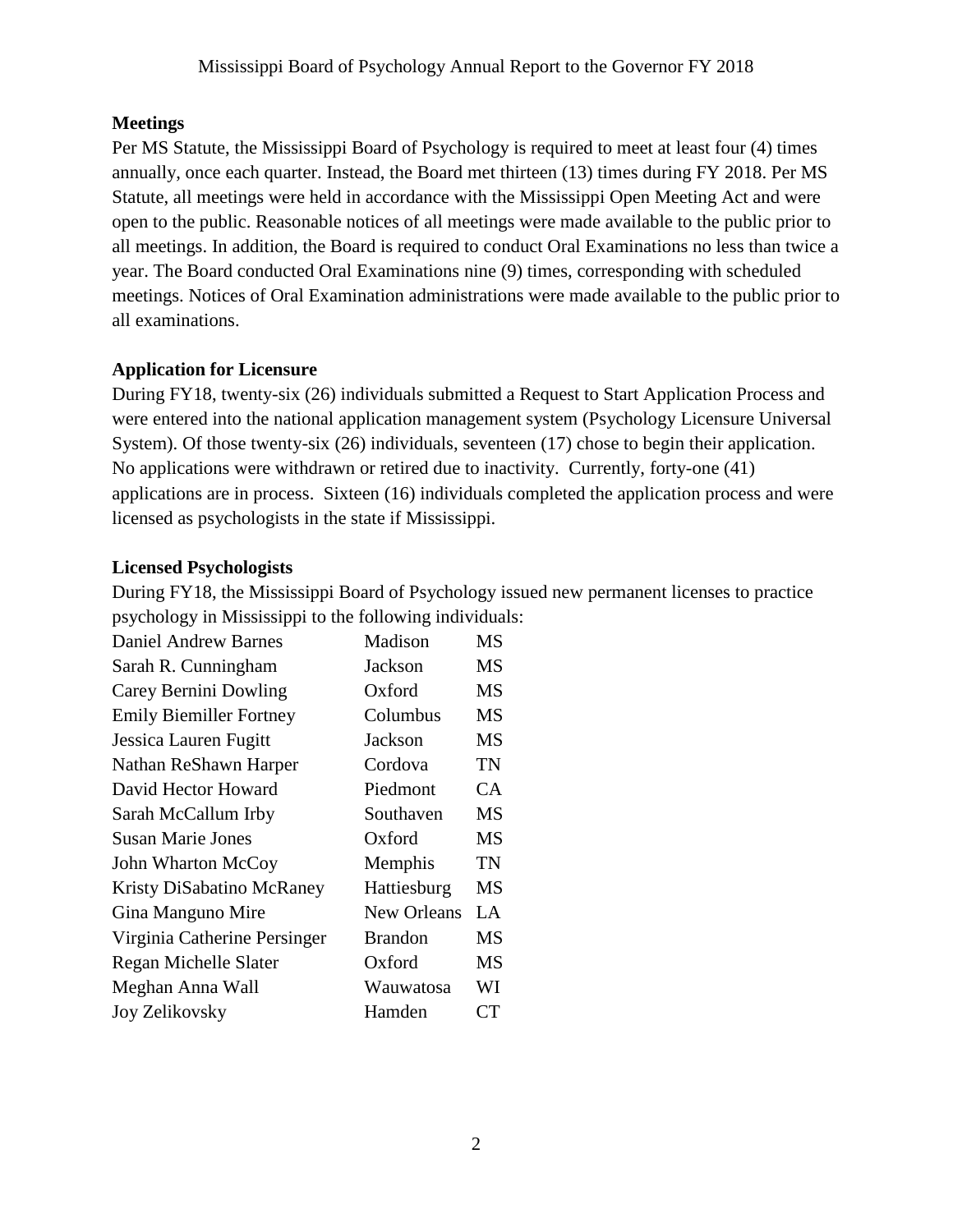### **Temporary Licenses**

Applicants who are duly licensed in other jurisdictions and who have passed the Examination for Professional Practice of Psychology (EPPP), but who have not yet taken an oral examination, may apply for a temporary license. During FY18, one (1) individual who was previously licensed as a psychologist and in good standing in another jurisdiction was issued a Temporary License while awaiting the Mississippi Board of Psychology's next administration of the Oral Examination.

### **Temporary Practice Certificates**

Applicants who are duly licensed in other jurisdictions and who are not residents of the State of Mississippi and who do not maintain an office within the State may apply for a Temporary Practice Certificate that allows them to practice psychology on a temporary basis in the State. During FY18, four (4) individuals who were licensed psychologists and in good standing in other jurisdictions were issued time-limited Temporary Practice Certificates. A total of seven (7) individuals held Temporary Practice Certificates in FY18.

### **License Renewals**

At the beginning of FY18 there were four hundred-eight (408) licensed psychologists in Mississippi. All psychologists in the state of Mississippi are required to renew their licenses annually, prior to June 30 of each year. During FY18, three hundred ninety-seven (397) licensed psychologists in the state of Mississippi renew their licenses prior to June 30, 2018. Fourteen (14) renewed after June 30, 2018. Twenty (20) individuals did not renew their licenses. As of July 31, 2018, there are four hundred-eleven 411 licensed psychologists in Mississippi.

### **Complaints and Investigations**

In protection of the public, the Board reviewed the following inquiries:

1. Case Number 051617 - The Board investigated a complaint alleging a Psychologist engaged in unethical practice and poor office procedures. The Board found insufficient evidence of an ethical violation and closed the case on 01/12/2018. The Board sent an educational letter concerning office procedures to the Psychologist. The Board was asked to reinvestigate the same Psychologist regarding allegations of different concerns not under the authority of the Board. The investigation again failed to support an ethical violation. Therefore, the Board closed the case on 02/06/2018.

2. Case Number 070617 - The Board investigated a complaint alleging a Psychologist engaged in unethical conduct. After multiple conversations the complainant failed to respond to the Board's inquires for more information. The case was closed 03/09/2018 with no action taken.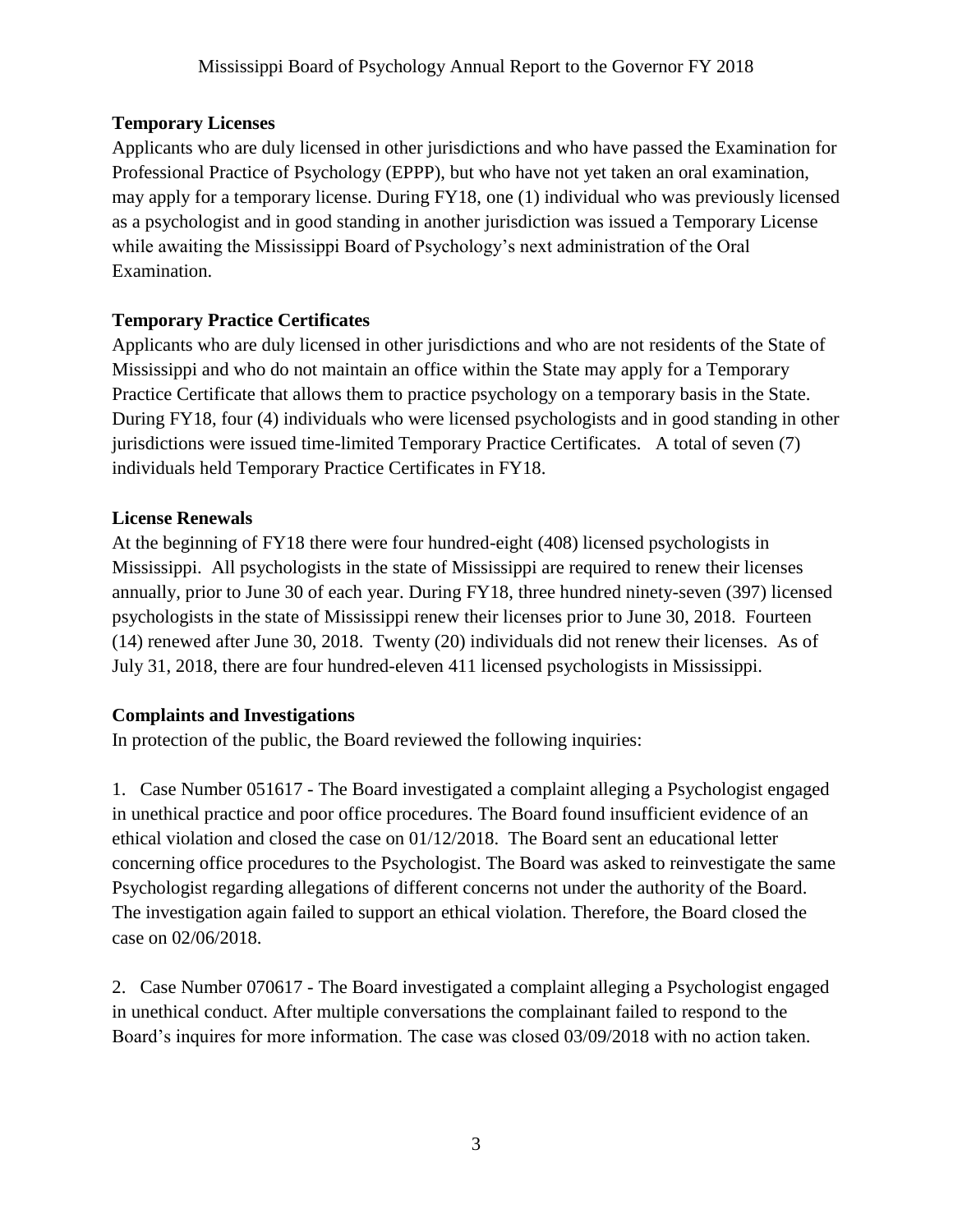3. Case Number 042017 – The Board investigated a complaint alleging a Psychologist engaged in unethical conduct and poor standard of care. The case was closed finding insufficient evidence of unethical behavior and poor standard of care. The case was closed with no action against the Psychologist on 03/09/2018.

4. Case Number 07272017 – The Board investigated a complaint alleging a Psychologist engaged in unprofessional verbal interactions. The Board found insufficient evidence to support any unethical or illegal infractions. The Board closed the date 02/02/2018.

5. Case Number 11072017 – The Board investigated a complaint alleging a Psychologist engaged in unethical conduct. The complainant did not respond to a request for additional information from the Board. Therefore, the Board found insufficient evidence to support the allegation. The Board took no action and the case was closed 03/09/2018. 6. Case Number 08212017 – The Board was asked to investigate a complaint that a Psychologist engaged in unethical conduct. The Board found insufficient evidence of unethical conduct. The Board closed the case on 11/09/2017.

7. Case Number 05112018 – The Board received a complaint from a Psychologist of a nonpsychologist practicing outside of their scope of practice. The case was referred to the Attorney General's office for review. The case is ongoing.

8. Case Number 03302018 -The Board received a complaint that an out of state Psychologist had been practicing in Mississippi without the proper license. The complainant withdrew and the Board closed the case.

### **Rules and Regulations**

The Board previously completed an in-depth review of its Rules and Regulations, posted the proposed revisions on the Mississippi Secretary of State's web page, and uploaded the Proposed Rules and Regulations as required by the MS Administrative Bulletin. During FY18 the Board held an Oral Proceeding concerning these proposed revisions. Feedback concerning the proposed changes to the Rules and Regulations was received by the Board. After careful deliberation regarding the feedback expressed, the Board voted to withdraw the proposed rules changes and their summary from the Secretary of State's website. The Board continues to review its Rules and Regulations in anticipation of possible changes to the Rules and Regulations at a later date.

### **License Management System**

The Board has purchased a new license management system specifically designed for state regulatory boards and has worked with the developers to modify the system to meet our specific needs. This system has been operational since January 2017. The implementation of this new system has increased capabilities, decreased office costs, and decreased processing time for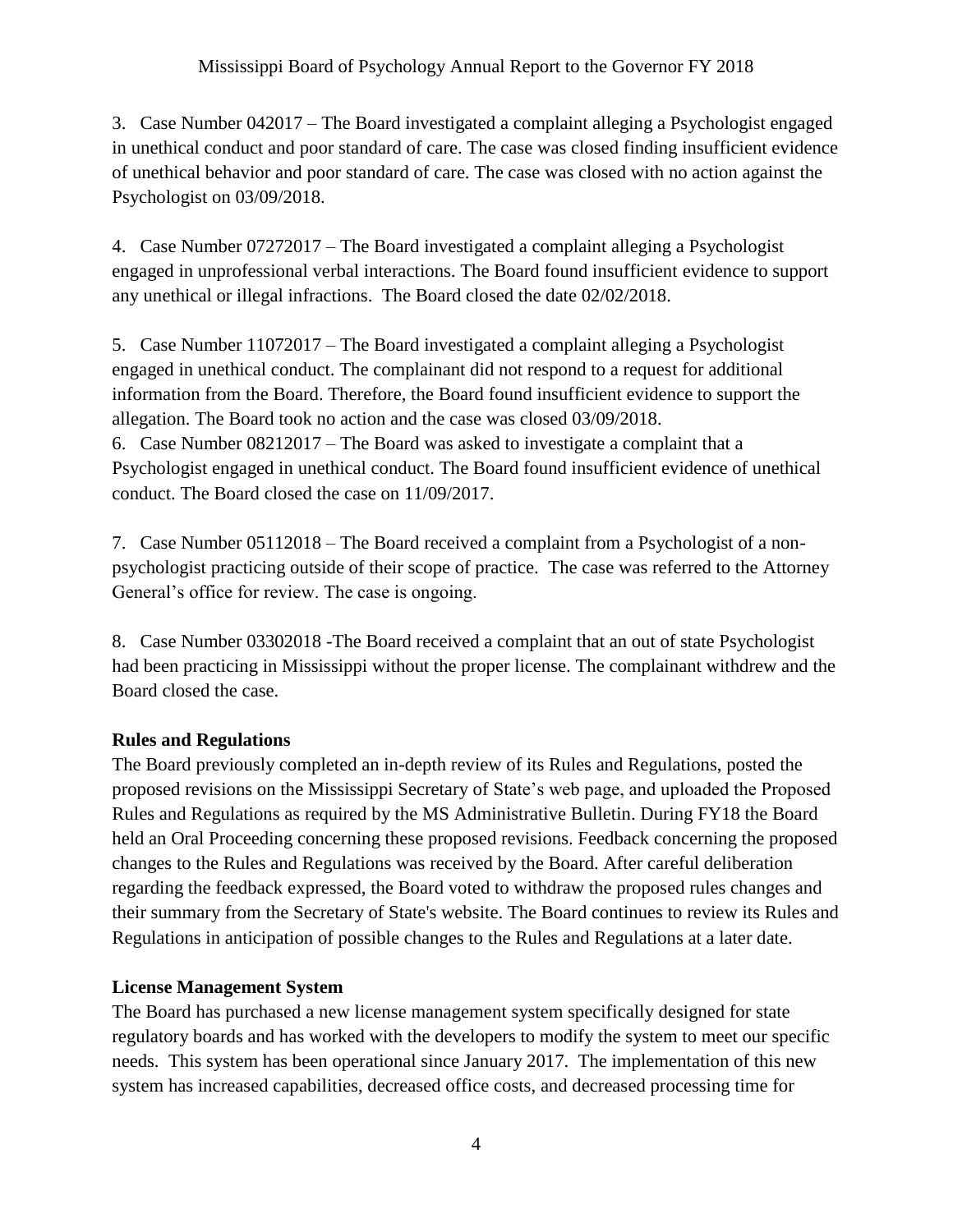license renewals, and promoted efficiency and convenience to licensees and applicants. The new system will improve compatibility with all other state systems. During this FY18 renewal period, three hundred-sixty (360) licensees (88%) used the new system to renew their license.

#### **Mississippi Autism Board**

The Mississippi Autism Board was created by the legislature in 2015. This Board was empowered under Miss. Code Ann. § 73-75-1, et seq., to license qualified applicants in the practice of behavior analysis and to promulgate such rules as are necessary to provide for the licensing of behavior analysts and assistant behavior analysts. The principal offices of the Mississippi Autism Board are located in the Office of the Mississippi Secretary of State. During FY18 the legislature directed the transition of the Mississippi Autism Board to operate under the authority of the Mississippi Board of Psychology. During FY19 the office of the Mississippi Secretary of State will continue to provide administrative services to the Mississippi Autism Board. Transition is anticipated to be complete by July 1, 2019.

### **Changes in Board Administration**

The Board has no employees and has in the past used independent contractors to provide management services. In March 2018 the Board terminated for convenience the most recent management contract. The Board is in the process of identifying a management firm that will provide administrative assistance, accounting and office management services within the contractual agreement with the Board. Currently, Board members are performing services that will be performed by the identified management firm. The Board is also considering making a request for a state employment position. A Memorandum of Understanding was entered into by and between the Mississippi Department of Finance and Administration and the Mississippi Board of Psychology for the purpose of establishing the agreed upon conditions and procedures under which DFA will provide accounting and other services to the Board.

### **Overview of the Board's 5-Year Strategic Plan 2020–2024**

The Mississippi Board of Psychology's mission is to prevent the unauthorized, unqualified, and improper practice of psychology in Mississippi. This mission is possible through statues that empower the Board to establish licensing requirements, to set standards for professional behavior, and to review the professional conduct of licensed psychologists to promote competent practice and public welfare.

The Board of Psychology's first priority during the next five years is to stay abreast of national and state issues that affect the ethical practice of psychology. Board member's active participation on list-serves and conferences focused on psychological services will help accomplish this. Emerging issues about licensure and practice are systematically included on the Board's agenda for discussion and action where needed.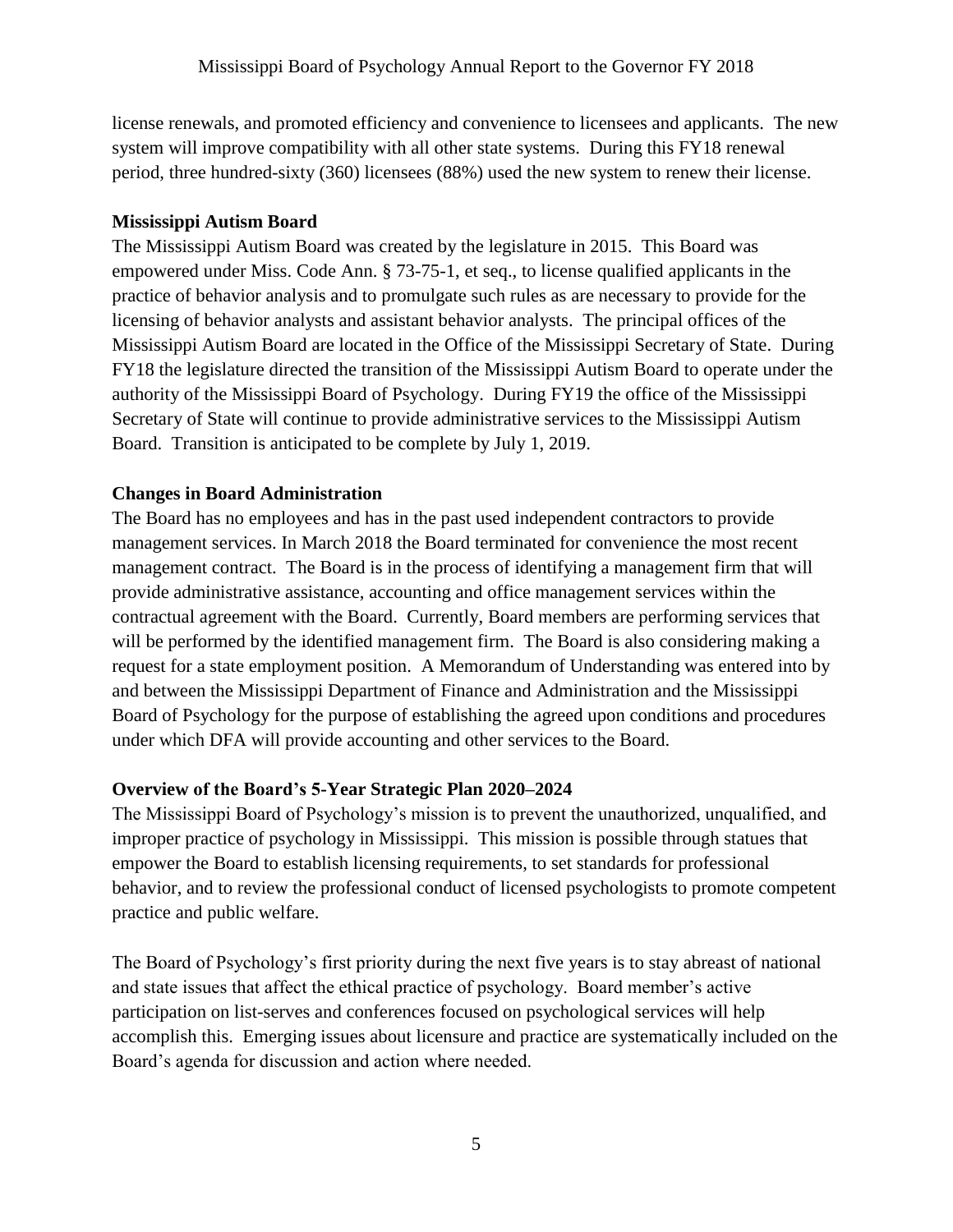The Board of Psychology is charged with protecting the public by assuring candidates for licensure meet minimal standards to practice and that licensees uphold legal and ethical expectations. The Board will take appropriate action to mitigate harm to anyone who receives services from a Mississippi psychologist. Some of the upcoming discussions of the Board will include a consideration of:

1) Addition of the EPPP-2, a competence examination recently development by ASPPB,

2) Pros/cons of continuing to offer an oral examination once the EPPP-2 goes into effect,

3) Possibility of joining the Interjurisdictional Compact (Psypact) for delivery of telehealth services.

4) Utilizing the data management system to promote completely electronic licensure renewals and to more efficiently review Continuing Education requirements and materials.

5) Establishing a data base for the Autism Board and providing efficient administration of the Autism Board

### **Financial Report**

#### **PSYCHOLOGY BOARD - FY2018 YEAR END FINANCIAL REPORTING**

| Psychology Board - BA1823 |                  |                |                |                       |                 |               |  |
|---------------------------|------------------|----------------|----------------|-----------------------|-----------------|---------------|--|
| Major                     | Major Obj        | <b>Current</b> | <b>Actuals</b> | <b>Current Budget</b> | <b>Purchase</b> | <b>Total</b>  |  |
|                           | Code             | <b>Budget</b>  | (Expenditures) | - Actuals             | <b>Orders</b>   | Available     |  |
| Obj Code                  | <b>Name</b>      | \$120,837.00   |                | (Expenditures)        |                 | <b>Budget</b> |  |
| A1                        | <b>Salaries</b>  | \$0.00         | \$0.00         | \$0.00                | \$0.00          | \$0.00        |  |
| A2                        | Travel           | \$15,000.00    | \$6,055.10     | \$8,944.90            | \$0.00          | \$8,944.90    |  |
| B                         | Contractual      | \$98,050.00    | \$73,883.80    | \$24,166.20           | \$0.00          | \$24,166.20   |  |
| $\mathcal{C}$             | Commodities      | \$7,787.00     | \$6,227.12     | \$1,559.88            | \$0.00          | \$1,559.88    |  |
| D <sub>1</sub>            | Capital Outlay   | \$0.00         | \$0.00         | \$0.00                | \$0.00          | \$0.00        |  |
| D2                        | Equipment        | \$0.00         | \$0.00         | \$0.00                | \$0.00          | \$0.00        |  |
| D <sub>3</sub>            | Vehicles         | \$0.00         | \$0.00         | \$0.00                | \$0.00          | \$0.00        |  |
| D <sub>4</sub>            | Wireless         | \$0.00         | \$0.00         | \$0.00                | \$0.00          | \$0.00        |  |
| E                         | <b>Subsidies</b> | \$0.00         | \$0.00         | \$0.00                | \$0.00          | \$0.00        |  |
| <b>Grand Total</b>        |                  | \$120,837.00   | \$86,166.02    | \$34,670.98           | \$0.00          | \$34,670.98   |  |

 **Psychology Board - BA1823** 

| <b>Commitment</b> | <b>Commitment Item</b>          | <b>Current</b> | Travel 60300'<br><b>Expenditures</b> | <b>Current Budget</b> | <b>Purchase</b> | <b>Total</b>                      |
|-------------------|---------------------------------|----------------|--------------------------------------|-----------------------|-----------------|-----------------------------------|
| <b>Item</b>       |                                 | <b>Budget</b>  |                                      | ۰                     | <b>Orders</b>   | Available                         |
| <b>Number</b>     | <b>Name</b>                     | \$15,000.00    |                                      | <b>Expenditures</b>   |                 | <b>Budget</b><br><b>Authority</b> |
| 60400000          | In State Travel                 | \$0.00         | \$2,341.41                           | \$0.00                | \$0.00          | \$0.00                            |
| 60500000          | Out of State Travel             | \$0.00         | \$3,713.42                           | \$0.00                | \$0.00          | \$0.00                            |
| 60701000          | <b>Travel Soc Sec Match</b>     | \$0.00         | \$0.22                               | \$0.00                | \$0.00          | \$0.00                            |
| 60702000          | <b>Travel Medicare</b><br>Match | \$0.00         | \$0.05                               | \$0.00                | \$0.00          | \$0.00                            |
| <b>Total</b>      |                                 | \$15,000.00    | \$6,055.10                           | \$8,944.90            | \$0.00          | \$8,944.90                        |

**Travel 60300**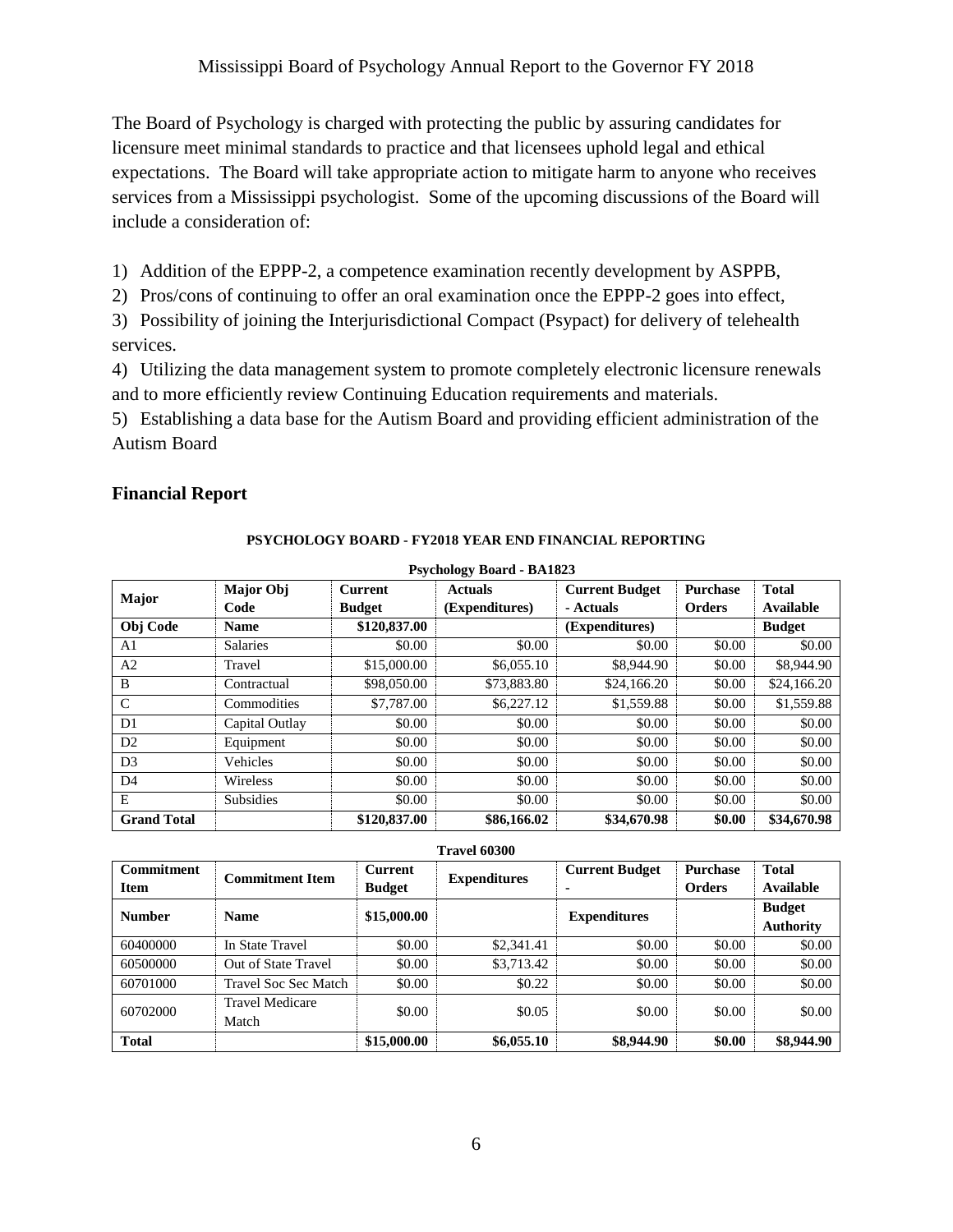# Mississippi Board of Psychology Annual Report to the Governor FY 2018

| <b>Commitment</b><br><b>Item</b> | <b>Commitment Item</b>          | <b>Current</b><br><b>Budget</b> | <b>Expenditures</b> | <b>Current Budget</b> | <b>Purchase</b><br><b>Orders</b> | <b>Total</b><br>Available         |  |
|----------------------------------|---------------------------------|---------------------------------|---------------------|-----------------------|----------------------------------|-----------------------------------|--|
| <b>Number</b>                    | <b>Name</b>                     | \$98,050.00                     |                     | <b>Expenditures</b>   |                                  | <b>Budget</b><br><b>Authority</b> |  |
| 61070000                         | Travel Related Reg.             | \$0.00                          | \$2,020.00          | \$0.00                | \$0.00                           | \$0.00                            |  |
| 61110000                         | <b>Postal Services</b>          | \$0.00                          | \$124.50            | \$0.00                | \$0.00                           | \$0.00                            |  |
| 61450000                         | Conf. Rm Exh. &<br>Display      | \$0.00                          | \$1,376.05          | \$0.00                | \$0.00                           | \$0.00                            |  |
| 61690000                         | Fees & Svc - Prof<br>Fees       | \$0.00                          | \$56,796.19         | \$0.00                | \$0.00                           | \$0.00                            |  |
| 61696000                         | Fees $&$ Syc Reimb -<br>no 1099 | \$0.00                          | \$1,658.63          | \$0.00                | \$0.00                           | \$0.00                            |  |
| 61710000                         | <b>Membership Dues</b>          | \$0.00                          | \$1,547.00          | \$0.00                | \$0.00                           | \$0.00                            |  |
| 61836000                         | Outsred IT - Out<br>Vend        | \$0.00                          | \$500.00            | \$0.00                | \$0.00                           | \$0.00                            |  |
| 61839000                         | Software - Out Vend             | \$0.00                          | \$6,419.96          | \$0.00                | \$0.00                           | \$0.00                            |  |
| 61848000                         | Maint. IT Equip - Out<br>Vend   | \$0.00                          | \$1,273.78          | \$0.00                | \$0.00                           | \$0.00                            |  |
| 61900000                         | P-Card Contractual              | \$0.00                          | \$2,167.69          | \$0.00                | \$0.00                           | \$0.00                            |  |
| <b>Total</b>                     |                                 | \$98,050.00                     | \$73,883.80         | \$24,166.20           | \$0.00                           | \$24,166.20                       |  |
| <b>Commodities 62000</b>         |                                 |                                 |                     |                       |                                  |                                   |  |

# **Contractual Services 61000**

| <b>Commitment</b><br><b>Item</b> | <b>Commitment Item</b>               | <b>Current</b><br><b>Budget</b> | <b>Expenditures</b> | <b>Current Budget</b><br>۰ | <b>Purchase</b><br><b>Orders</b> | <b>Total</b><br>Available         |
|----------------------------------|--------------------------------------|---------------------------------|---------------------|----------------------------|----------------------------------|-----------------------------------|
| <b>Number</b>                    | <b>Name</b>                          | \$7,787.00                      |                     | <b>Expenditures</b>        |                                  | <b>Budget</b><br><b>Authority</b> |
| 62040000                         | <b>Food for Business</b><br>Meetings | \$0.00                          | \$2,737.75          | \$0.00                     | \$0.00                           | \$0.00                            |
| 62115000                         | Parts -<br>Office/IT/Other           | \$0.00                          | \$216.20            | \$0.00                     | \$0.00                           | \$0.00                            |
| 62900000                         | P-Card Commodities                   | \$0.00                          | \$3,115.00          | \$0.00                     | \$0.00                           | \$0.00                            |
| 62920000                         | Reimb Travel -<br>Commodities        | \$0.00                          | \$158.17            | \$0.00                     | \$0.00                           | \$0.00                            |
| <b>Total</b>                     |                                      | \$7,787.00                      | \$6,227.12          | \$1,559.88                 | \$0.00                           | \$1,559.88                        |